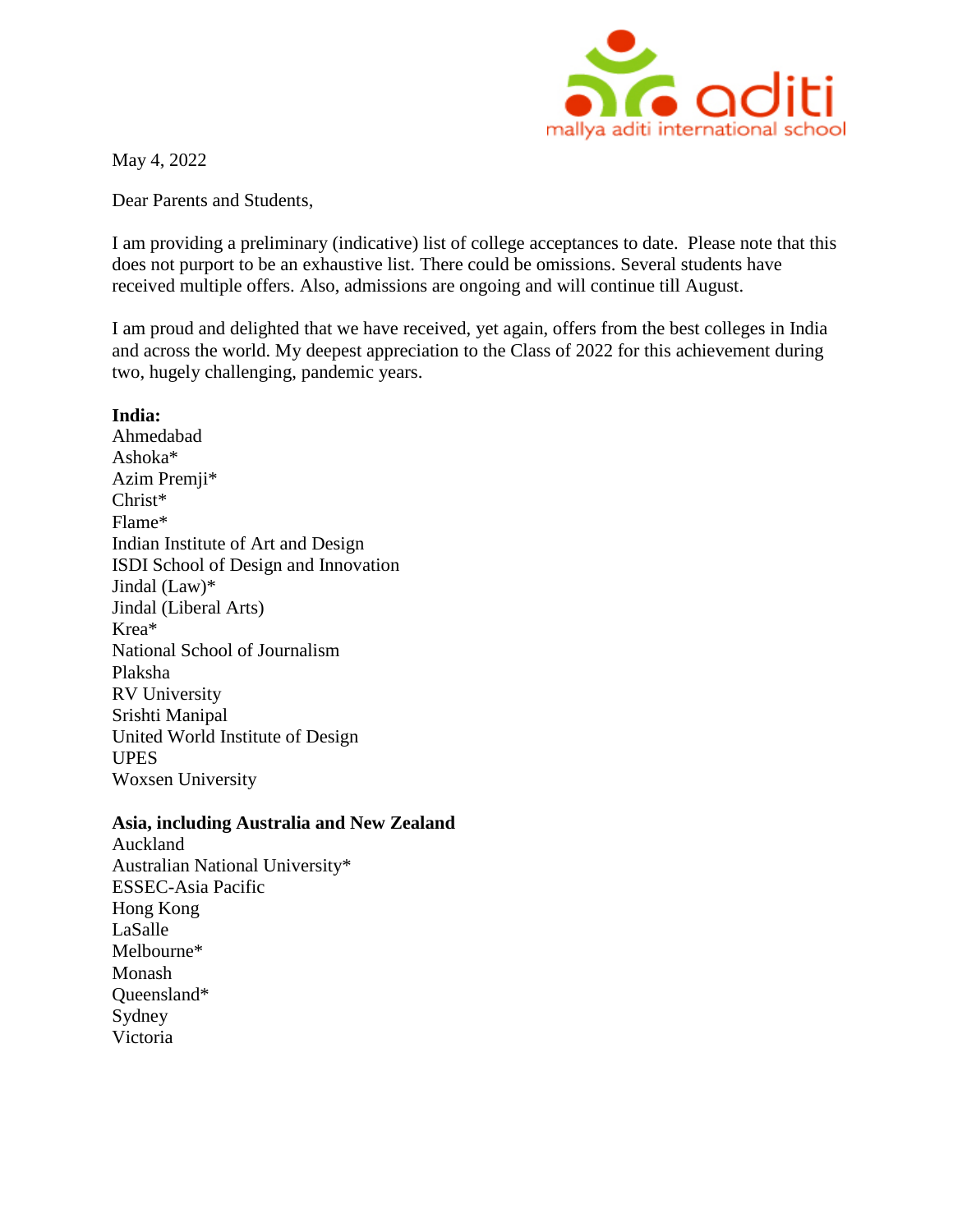## **Europe:** Aberdeen Amsterdam \* Bath Birmingham Bristol\* Cambridge\* Cardiff\* Dundee Durham\* Edinburgh Glasgow\* Groningen\* Imperial Kings\* Leeds Leiden\* Loughborough\* Maastricht\* Manchester\* Newcastle Nottingham Oxford Sciences Po\* SOAS St. Andrews Stirling Strathclyde Trinity, Dublin UCL\* Utrecht Vrijie Warwick\* York

## **United States and Canada:**

American Arizona Arizona State\* Boston\* Brandeis\* Brown\* Bryant CalPoly Caltech Carleton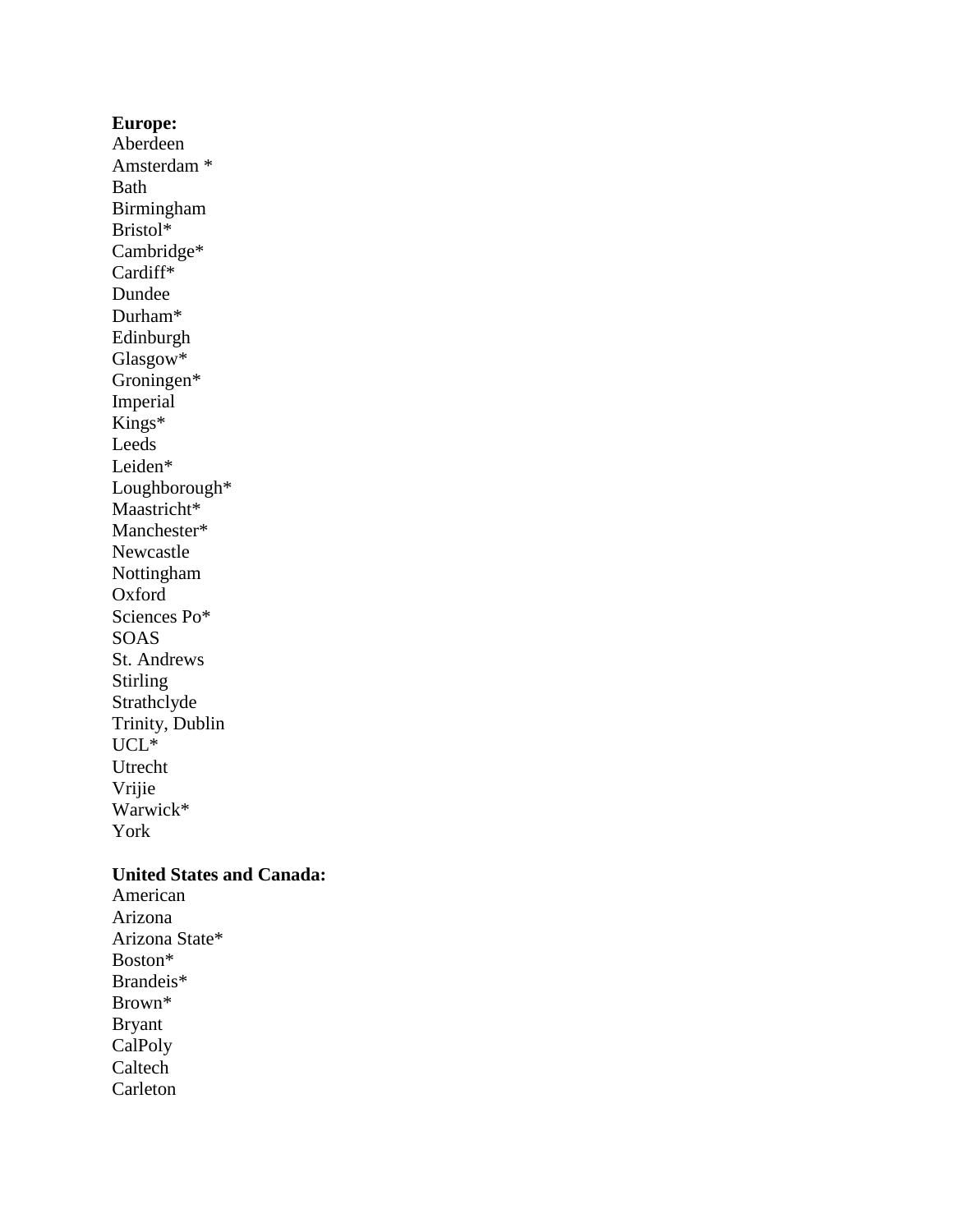Case Western Reserve\* Chicago Colorado-Boulder Cooper Union Dartmouth Drexel Duke\* Emerson Emily Carr Emory Fordham George Mason George Washington (Elliot)\* Georgetown (Walsh) Georgia Tech Hampshire College\* Haverford Indiana- Bloomington (Kelly) Johns Hopkins\* Loyola Marymount Macalester\* Maryland, College Park Michigan, Ann Arbor\* Mount Holyoke\* North Carolina State Northeastern\* Northwestern North Dakota NYU **Occidental** Ohio State Penn State Pepperdine Pitzer Purdue\* Regina Richmond Rochester Tech Rose Hulman\* Rutgers Ryerson San Jose State Sarah Lawrence\* Scripps\* Skidmore Smith